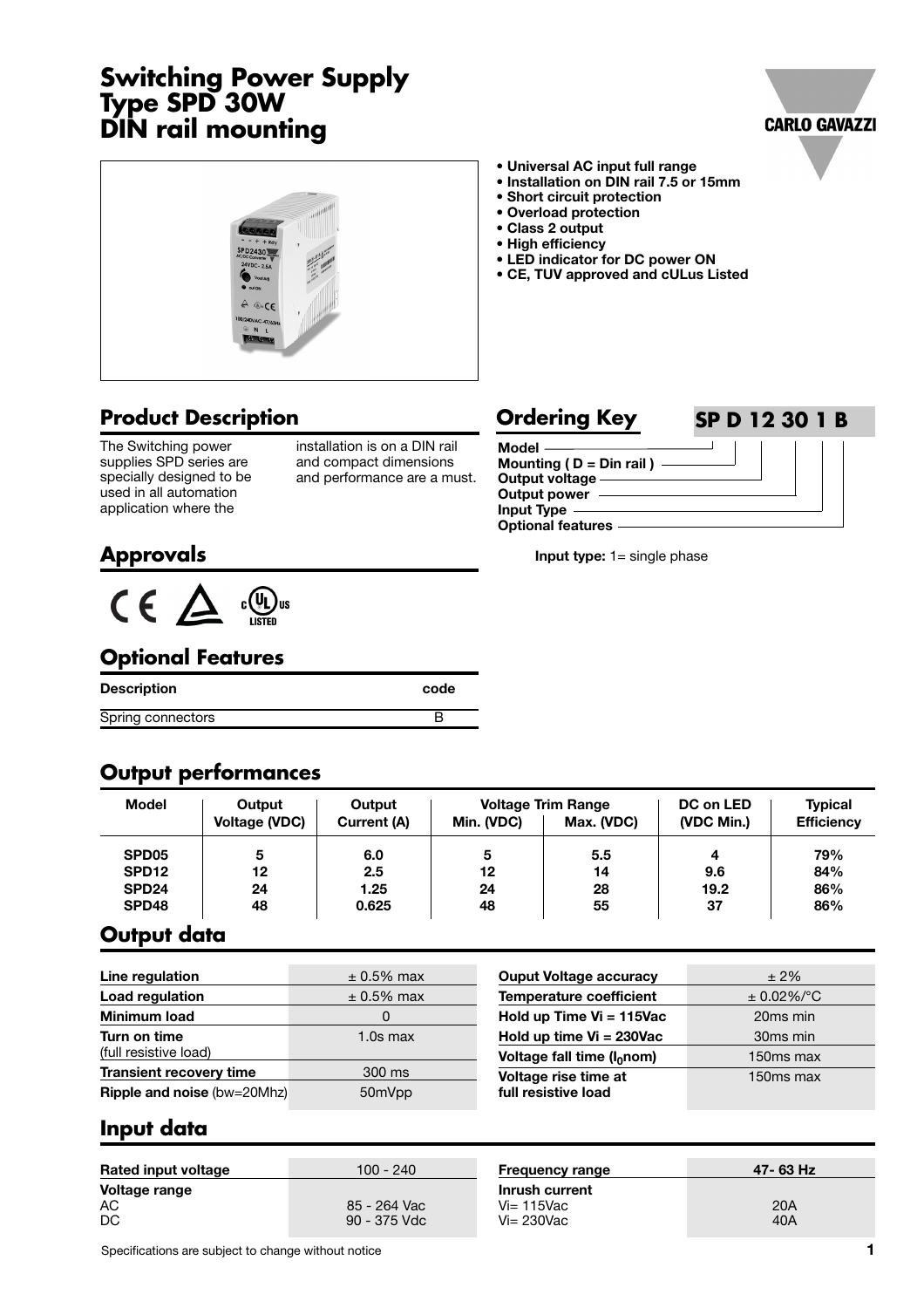

#### **Controls and Protections**

| Overload                                | $110 - 140%$          | Over voltage protection               |         | <b>VDC</b>  |
|-----------------------------------------|-----------------------|---------------------------------------|---------|-------------|
| <b>Input Fuse</b>                       | T2A/250Vac internal*  |                                       | Min.    | Max.        |
| <b>Output Short Circuit</b>             | Fold forward          | SPD <sub>5</sub><br>SPD <sub>12</sub> | 6<br>15 | 6.8<br>16.5 |
| <b>Power ready output (only SPD 24)</b> |                       | SPD <sub>24</sub>                     | 30      | 33          |
| On threshold                            | $220V \pm 1V$         | SPD <sub>48</sub>                     | 60      | 66          |
| Off threshold                           | $\leq$ 19.2V $\pm$ 1V |                                       |         |             |

# **General data (@ nominal line, full load, 25°C )**

| <b>Ambient temperature</b>                      | -10 $^{\circ}$ C to 71 $^{\circ}$ C | Cooling                          | Free air convection         |
|-------------------------------------------------|-------------------------------------|----------------------------------|-----------------------------|
| Derating ( $>60^{\circ}$ C to +71 $^{\circ}$ C) | $2.5\%/°C$                          | <b>Switching frequency</b>       | 50kHz                       |
| <b>Ambient humidity</b>                         | $20 \sim 90\%$ RH                   | <b>MTBF</b>                      | 565,000h                    |
| <b>Storage</b>                                  | $-25^{\circ}$ C to $+85^{\circ}$ C  | Case material                    | Plastic: PC, UL94-V0        |
| <b>Protection degree</b>                        | <b>IP20</b>                         | Dimensions $L \times W \times D$ | $90 \times 40.5 \times 115$ |
|                                                 |                                     | Weight                           | 290g                        |

# **Norms and Standards**

| Insulation voltage I / O     | 3.000Vac                                                                                | CЕ |
|------------------------------|-----------------------------------------------------------------------------------------|----|
| <b>Insulation resistance</b> | 100Mohm                                                                                 |    |
| UL / cUL                     | UL508 listed, UL60950-1,<br><b>UL1310 Class 2</b><br>(5V without class 2)<br>Recognised |    |
| TUV                          | EN60950-1                                                                               |    |

**CE** EN61000-6-3 - EN55022 Class B EN61000-3-2 - EN61000-3-3 EN61000-6-2 - EN550241 EN61000-4-2 - EN61000-4-3 EN61000-4-4 - EN61000-4-5 EN61000-4-6 - EN61000-4-8 EN61000-4-11

**\* fuse not replaceable by user**

#### **Block diagrams**



#### **Pin assignement and front controls**

| Pin No. | <b>Designation</b> | <b>Description</b>                                   |
|---------|--------------------|------------------------------------------------------|
|         | <b>RDY</b>         | DC OK output for relay (only on SPD24)               |
| 3       | ٠                  | Positive output terminal                             |
| 4       | ٠                  | Positive output terminal                             |
| 5       |                    | Negative output terminal                             |
| 6       |                    | Negative output terminal                             |
|         | <b>GND</b>         | Ground terminal to minimise High frequency emissions |
| 8       |                    | Phase input (no polarity with DC input)              |
| 9       | N                  | Neutral input (no polarity with DC input)            |
|         | Vout ADJ.          | Trimmer for fine output voltage adjustment           |
|         | <b>DC ON</b>       | DC output ready LED                                  |